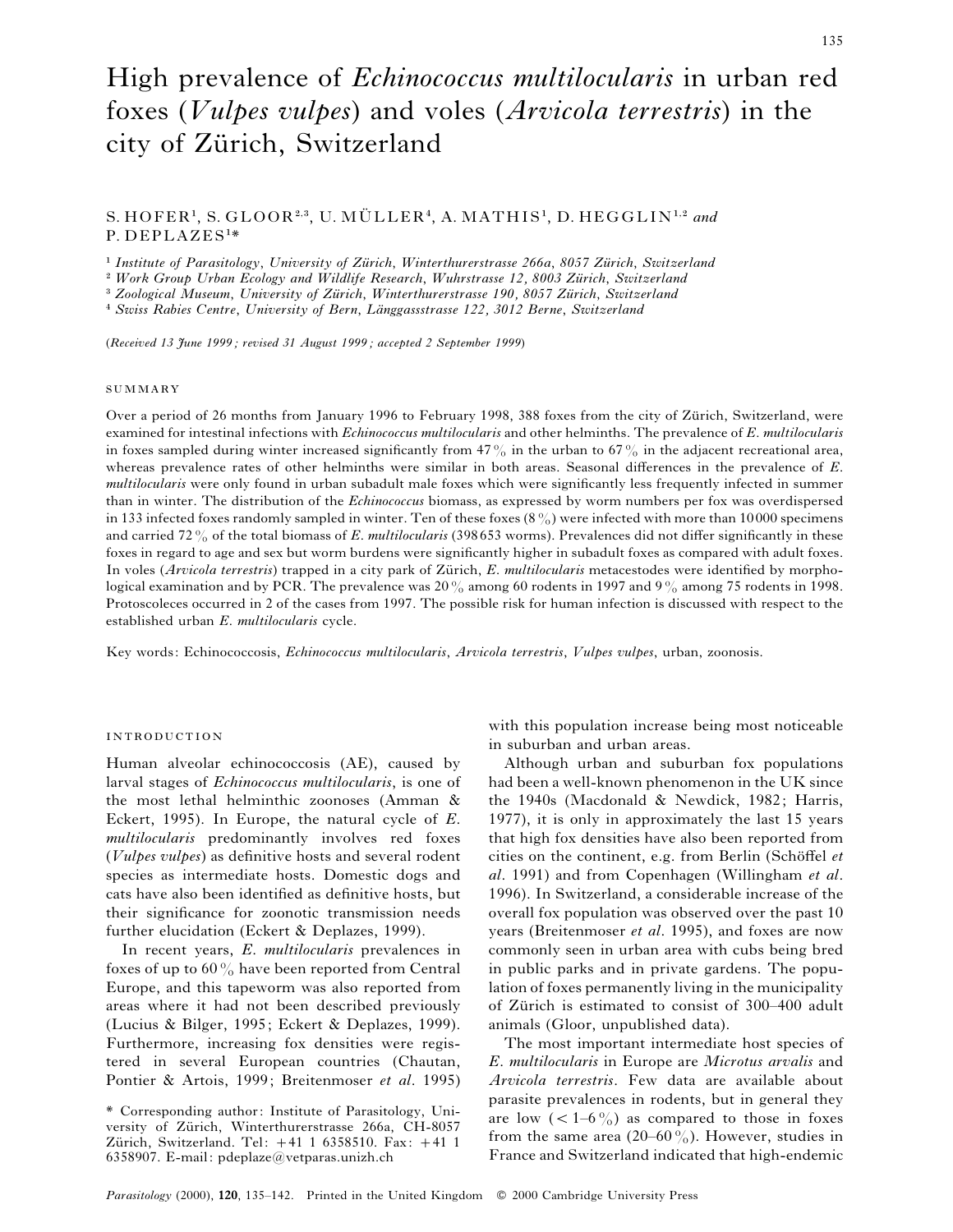#### *S*. *Hofer and others* 136

areas of rodent *E*. *multilocularis* infections do exist focally where prevalences of up to  $39\%$  were observed (Eckert *et al*. 2000*a*).

The epidemiological situation of alveolar echinococcosis in humans in Switzerland was stable over the last 36 years (Eckert & Deplazes, 1999). However, the invasion of urban areas by foxes raised new questions concerning potential public health risks caused by them with regard to zoonotic parasitic infections. The city of Zürich is surrounded by an endemic area where *E*. *multilocularis* was detected in 40% of foxes (Ewald *et al*. 1992). In order to investigate the potential contamination of public areas with *E*. *multilocularis* eggs and to assess whether an urban cycle of the parasite occurs, a survey of the intestinal helminths in foxes and metacestodes of *E*. *multilocularis* in voles was conducted in the city of Zürich.

#### MATERIALS AND METHODS

#### *Study area*

The study area, the municipality of Zürich (92 km<sup>2</sup>, 360 000 inhabitants), was divided into an urban and an adjacent rural area consisting mainly of wood, parks, farm land and allotment gardens. By our definition, the urban area extends 250 m from the built-up area into the rural zone (Fig. 1).

#### *Foxes*

*Sampling*. A total of 388 red foxes (*Vulpes vulpes*) were collected by 3 game wardens of the city forest service between January 1996 and February 1998. In 297 cases (76.5%) the foxes were shot in the course of the official local population control programme. Deaths of another 91 foxes (23.5%) resulted from road or rail traffic accidents or from unknown causes. Carcasses were wrapped up in plastic bags and stored at  $-20$  °C until necropsy. In winter (November–February) 123 foxes were sampled in the urban area and 129 foxes in the rural area. In the close season (spring, 1 March–15 June) shooting of foxes was performed with special permission in the urban area only. Therefore, only 39 foxes (19 shot and 20 killed in accidents) were sampled in spring, all originating from the urban area. In summer (July–October) 93 urban and 4 rural foxes were collected.

*Parasitological examination*. Necropsy and examination of the intestines were carried out following strict safety precautions as described by Deplazes & Eckert (1996) and Eckert *et al*. (2000*b*) (e.g. separate laboratories, protective clothing, deep-freezing of intestines at  $-80$  °C for at least 4 days). Two techniques were performed. The intestinal scraping technique (IST) was done as described by Deplazes & Eckert (1996) using 15 deep mucosal scrapings which were taken from equally distributed sites of the small intestine. The intestinal sedimentation and counting technique (SCT) was performed as described by Rausch, Fay & Williamson (1990) with modifications. Briefly, the small intestine was incised longitudinally and cut into 5 pieces of approximately the same length. These pieces were transferred to a glass bottle containing 1 litre of  $0.9\%$  NaCl solution. After shaking the bottle vigorously for a few seconds, the pieces of intestine were removed and the superficial mucosal layer stripped by means of pressure between thumb and forefinger to dislodge any attached helminths. After a sedimentation time of 15 min the supernatant was decanted and the bottle refilled with physiological saline solution. This procedure was repeated 2–6 times until the supernatant was clear. The sediment fraction was examined in small portions of about 5–10 ml in square Petri dishes  $(9 \times 9 \text{ cm}, \text{ Falcon}^*$ , Lincoln Park, NJ, USA) in transmission light under a stereomicroscope at a magnification of  $120 \times$ . The whole sediment was checked if up to 100 worms were found; if higher numbers were present the total worm burden was calculated from the count of 1 subsample. The SCT was performed with 310 intestines, of which 170 had previously been examined by the IST. Seventy-eight intestines were examined by the IST only.

*Identification of helminths*. *E*. *multilocularis* was identified based on typical morphological characteristics. In cases where only juvenile stages were present, in particular scoleces, *E*. *multilocularis* was confirmed by PCR (Bretagne *et al*. 1993). The identification of *Taenia* spp. was based on length and shape of rostellar hooks (Verster, 1969). Specimens lacking hooks but with typical *Taenia* proglottids bearing taeniid eggs were recorded as *Taenia* sp.

*Age determination of foxes*. In line with the study of Wandeler (1976), cubs were assumed to be born on 1 April. Age determination of foxes collected after 1 July was done by measuring the relative width of the pulp cavity of a lower canine tooth by X-rays (Kappeler, 1985), allowing to discriminate adults (older than 12 months) from subadults. In addition, the age of 93 adult foxes randomly collected in winter was determined by counting annual incremental lines in the tooth cementum (Grue & Jensen, 1979).

## *Rodents*

From October to December 1997 and from July to October 1998, 60 and 75, respectively, *Arvicola terrestris* were trapped with tong traps in an urban public park ('Irchelpark') in the city of Zürich (Fig. 1). At necropsy, the liver in particular but also other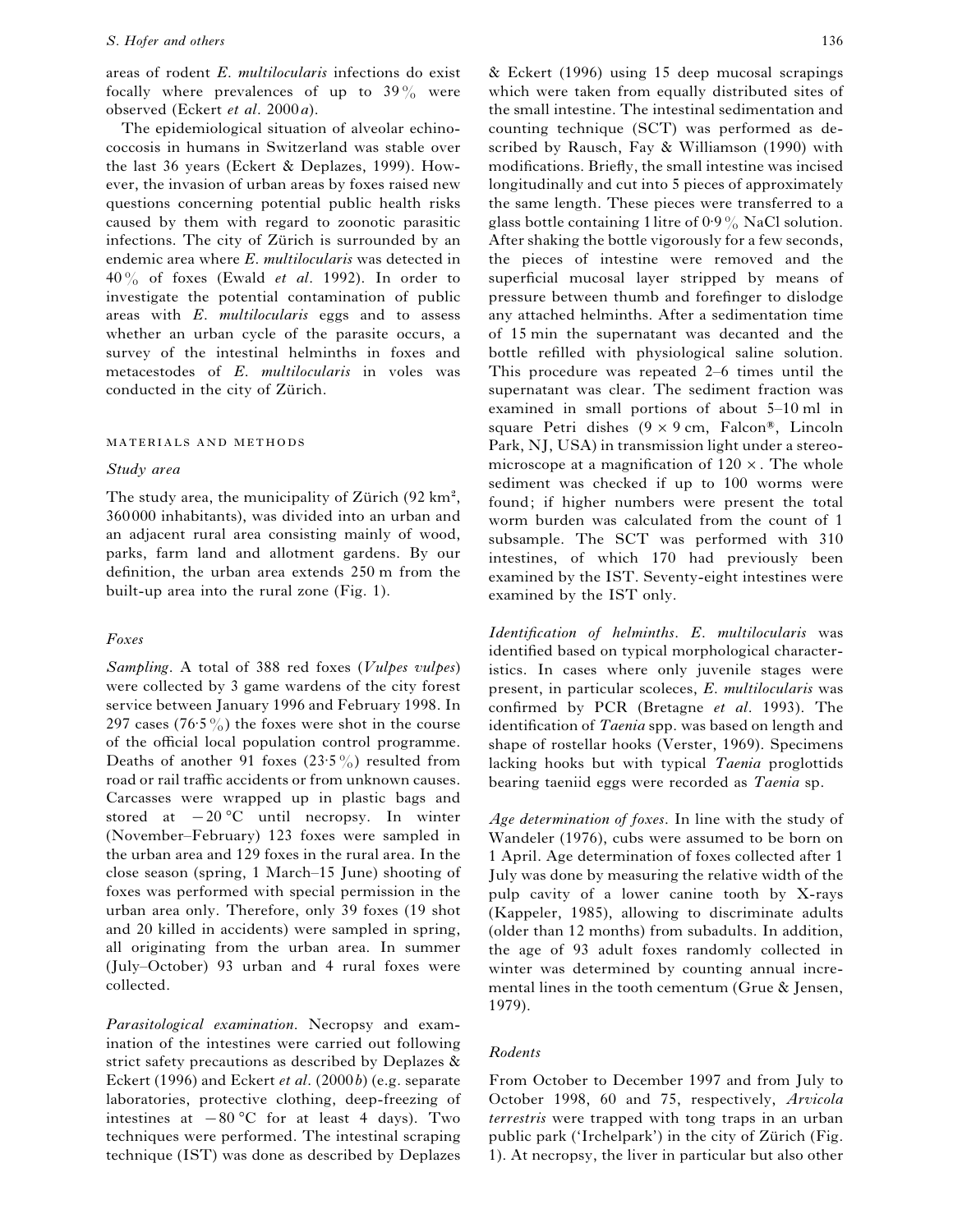

Fig. 1. Distribution of the 388 foxes investigated in the municipality of Zürich. Foxes originating from a grid of 4 km<sup>2</sup> were taken together (no. of foxes infected with *Echinococcus multilocularis*/no. of foxes examined). White: rural area; light grey: urban area; dark grey: lake and rivers; black line: border of municipality; asterisk: Irchelpark (sampling site of *Arvicola terrestris*).

|                                       | No. of<br>infected foxes $P(\frac{\%}{0})$ CI $(\frac{\%}{0})$ |      |               |
|---------------------------------------|----------------------------------------------------------------|------|---------------|
| <b>Echinococcus</b><br>multilocularis | 172                                                            | 44.3 | $39.3 - 49.4$ |
| Taenia spp.*                          | 64                                                             | 16:5 | $13.0 - 20.7$ |
| Mesocestoides sp. <sup>†</sup>        | 17                                                             | 4.4  | $2.7 - 7.1$   |
| $Diaylidium$ sp. <sup>†</sup>         | $\mathfrak{D}$                                                 | 0.5  | $0.1 - 2.1$   |
| Uncinaria<br>stenocephala             | 259                                                            | 66.8 | $61.8 - 71.4$ |
| Toxocara canis                        | 184                                                            | 47.4 | $42.4 - 52.5$ |
| Alaria sp.†                           | 8                                                              | 2.1  | $1.0 - 4.2$   |

Table 1. Small intestinal helminths discovered in 388 foxes collected from January 1996 to February 1998 in the city of Zürich (urban and rural area)

\* *Taenia crassiceps* 7±6%; *T*. *polyacantha* 0±5%; *Taenia* sp.  $8.4\%$ .

† No further species differentiation performed.

P, Prevalence; CI, upper and lower 95% confidence interval.

organs were examined for lesions. Metacestodes of *E*. *multilocularis* were identified directly on squashed metacestode material using the immunofluorescent labelled monoclonal antibody G11 (Deplazes & Gottstein, 1991) and by histological identification of typical structures in HE- and PAS-stain. Specimens

giving doubtful results were examined by PCR (Bretagne *et al*. 1993) after proteinase K digestion of the cut-up material. Species determination of metacestodes of other cestodes was performed by gross morphology and by comparing hook morphology and length.

#### *Statistics*

Calculation of  $95\%$  confidence intervals (CI) of parasite prevalences was performed as described by Lorenz (1988). Prevalence differences were compared by the  $\chi^2$  test and differences in infection intensity were compared by the Mann–Whitney *U*test. Differences were considered significant at  $P < 0.05$ .

#### RESULTS

#### *Helminths recovered*

A total of 344 of the 388 foxes examined  $(88.7\%)$ carried intestinal helminths (Table 1). The highest prevalence (66±8%) was recorded for *Uncinaria stenocephala* followed by *Toxocara canis* (47±4%) and *E. multilocularis*  $(44.3\%)$ . In 64 foxes  $(16.5\%)$ infections with *Taenia* spp. were recorded but in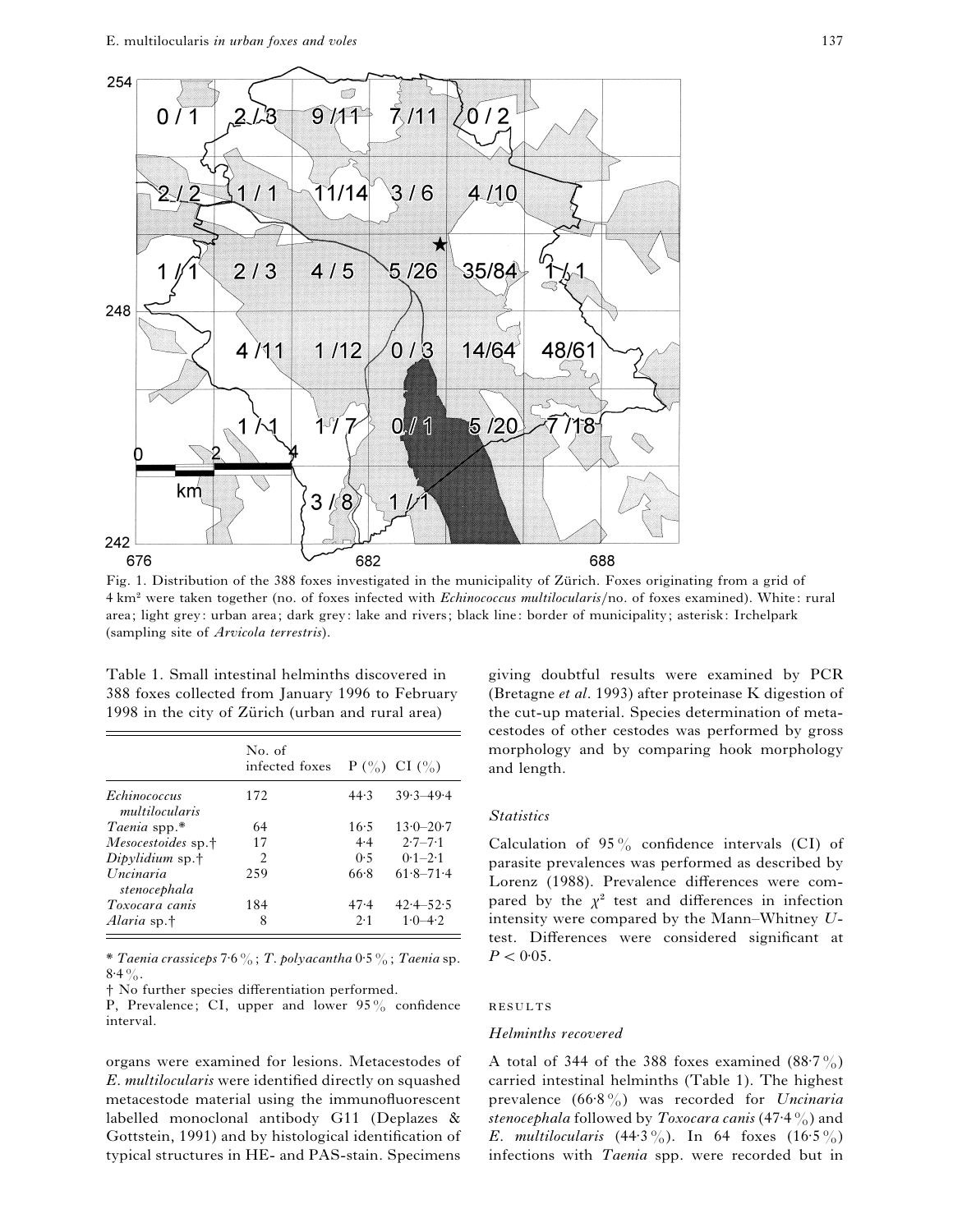Table 2. Seasonal differences in the prevalences of *Echinococcus multilocularis* in urban and rural foxes collected from January 1996 to February 1998 in the city of Zürich

(Statistical comparisons were done (*a*) between age and sex groups, (*b*) between rural and urban foxes in winter, (*c*) between urban foxes in winter and summer. Statistically significant differences are indicated with a letter.)

|                                                                                                                |       | Urban foxes                                                                                           | Rural foxes<br>No. investigated/no. infected*                                             |  |
|----------------------------------------------------------------------------------------------------------------|-------|-------------------------------------------------------------------------------------------------------|-------------------------------------------------------------------------------------------|--|
| Season                                                                                                         | Foxes | No. investigated/no. infected*                                                                        |                                                                                           |  |
| Winter (Nov.–Feb.)<br>Adult females<br>Subadult <sup>†</sup> females<br>Adult males<br>Subadult males<br>Total |       | $39/16$ (41 %)<br>$22/8$ (36 %)<br>$29/13$ (45 %)<br>$39/24$ $(62\%)^d$<br>$129/61$ $(47.3\%)^a$      | $34/21$ (62 %)<br>$20/14(70\%)$<br>$33/19$ (58 %)<br>$36/28$ (78%)<br>$123/82 (66.7\%)^b$ |  |
| Summer (July-Oct.)<br>Adult females<br>Subadult females<br>Adult males<br>Subadult males<br>Total              |       | $22/5$ (23 %)<br>$31/5$ (16 %)<br>$12/4$ (33 %)<br>$28/5$ $(18\%)^e$<br>93/19 $(20.4\%)$ <sup>e</sup> | $1/1$ (N.A.)<br>$1/1$ (N.A.)<br>$1/1$ (N.A.)<br>$1/0$ (N.A.)<br>$4/3$ (N.A.)              |  |

\*  $\chi^2$  test: <sup>ab</sup> $P$ </sup> < 0.01; <sup>ac</sup> $P$  < 0.0001; <sup>de</sup> $P$  < 0.001.

† Less than 12 months of age.

N.A., Not applicable.

approximately half of the cases the species could not be determined due to inappropriate conservation of the worms. *T*. *crassiceps* and *T*. *polyacantha* were found in 7:6% and 0:5% of the foxes, respectively.

#### E. multilocularis *infections*

*Comparison of 2 parasitological methods*. In 170 cases small intestines were investigated with both the intestinal scraping technique (IST) and the intestinal sedimentation and counting technique (SCT). *E*. *multilocularis* infections were detected in 87 cases  $(51.2\%)$  with the SCT and in 68 cases (40.0%) with the IST. The sensitivity of the IST was  $78\%$  as compared with the results obtained with the SCT. None of the foxes diagnosed negative by the SCT turned out positive with the IST. In 12 of the 19 cases detected with the SCT only, less than 10 and, in 5 cases, 10–100 worms per fox were recovered. In the 2 remaining cases, infections with juvenile *E*. *multilocularis* stages were detected and confirmed by PCR (worm numbers of 432 and 11640, respectively).

*Prevalences in urban and rural foxes*. Sampled foxes were not homogeneously distributed within the study area (Fig. 1). Statistical comparison of urban and rural foxes could be performed with animals collected in winter (November–February) only. The *E*. *multilocularis* prevalences in urban  $(47.3\%)$  and rural foxes (66.7%) were significantly different as assessed by the  $\chi^2$  test ( $P < 0.01$ ) (Table 2). On the other hand, the prevalences of infections with the other helminths investigated did not differ significantly among these 2 fox populations ( $P > 0.1$ ,  $\chi^2$ ) test; data not shown).

*Relation to fox sex and age*. Within both areas investigated no significant differences in the prevalences of *E*. *multilocularis* were found related to sex or to the age groups 'subadult' and 'adult' (Table 2). Furthermore, no significant differences in the prevalences were found between subadults and 93 adults whose age was determined more precisely. Hence, the prevalence was 63% in 117 subadults, 58% in 62 adult foxes aged 12–35 months, and 48 $\%$  in 31 adult animals aged 36–70 months ( $P > 0.1$ ,  $\chi^2$  test; data not shown).

*Animal and seasonal differences*. Prevalences in urban and rural foxes sampled during 2 subsequent winters showed no significant differences within both habitats ( $P > 0.1$ ,  $\chi^2$  test; data not shown). Seasonal variations in the prevalence of *E*. *multilocularis* were investigated in the urban area only. Urban foxes collected in winter were significantly more frequently infected (47.3%) than those from summer  $(20.4\%)$   $(P < 0.0001; \chi^2$  test) (Table 2). Interestingly, this significant difference was found in subadult male foxes only ( $P < 0.001$ ;  $\chi^2$  test). Statistical analyses of 19 cubs  $(5\%$  infected with *E*. *multilocularis*) and 20 adult foxes (30% infected with *E*. *multilocularis*) collected in spring revealed no significant differences considering age and sex ( $P > 0.05$ ;  $\chi^2$  test; data not shown). This small group of animals was not used for further comparative analyses.

*Distribution of the* E. multilocularis *biomass*. The total *Echinococcus* biomass in 57 urban and 76 rural infected foxes randomly sampled during 2 winters was 398 653 specimens. No significant difference in the worm burden was found between these urban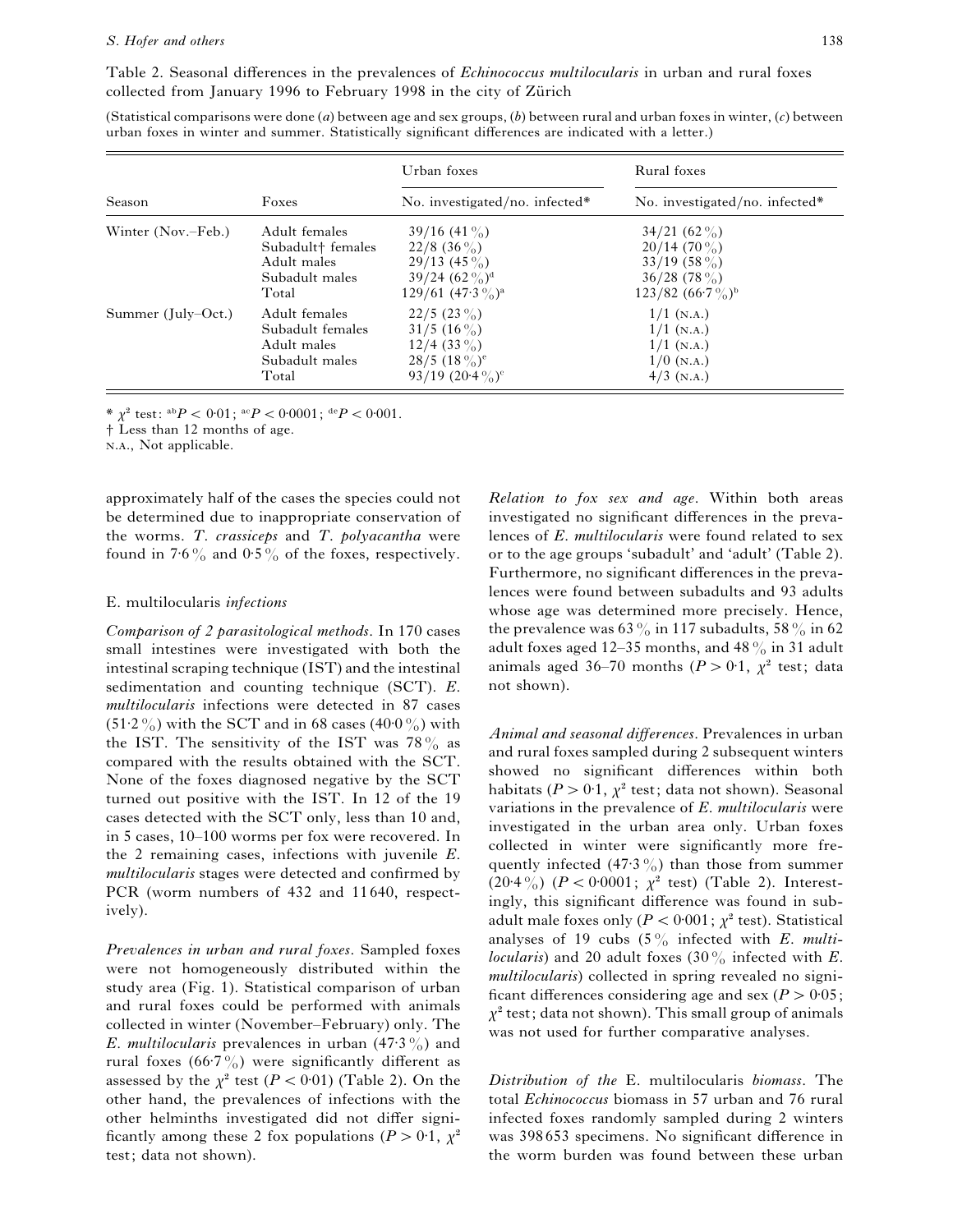

Fig. 2. Distribution of the *Echinococcus multilocularis* biomass in 133 infected foxes (total worm burden 398653) sampled in the city of Zürich (urban and rural area) in winter (November–February).

| Table 3. Biomass of <i>Echinococcus multilocularis</i> (E. m.) expressed as percentage of the total worm number |
|-----------------------------------------------------------------------------------------------------------------|
| (398653 worms) in 133 infected foxes collected in the city of Zürich in winter (November–February) in           |
| relation to sex and age                                                                                         |

|              | No. of<br>infected<br>foxes | E. m. biomass<br>$($ %) | Median no.<br>of $E.$ m.<br>specimens | $\varnothing$ Worm<br>number<br>per fox | Worm number<br>range | Mann-Whitney<br>$U$ -test* |
|--------------|-----------------------------|-------------------------|---------------------------------------|-----------------------------------------|----------------------|----------------------------|
| Female foxes |                             |                         |                                       |                                         |                      |                            |
| Adult        | 36                          | 10                      | 60                                    | 1050                                    | $1 - 19344$          | N.S.                       |
| Subadult     | 20                          | 22                      | 119.5                                 | 4334                                    | $1 - 27030$          |                            |
| Total        | 56                          | 32                      | 56                                    | 2223                                    | $1 - 27030$          |                            |
| Male foxes   |                             |                         |                                       |                                         |                      |                            |
| Adult        | 29                          | 5                       | 120                                   | 730                                     | $1 - 5720$           |                            |
| Subadult     | 48                          | 63                      | 162.5                                 | 5271                                    | $1 - 56970$          | N.S.                       |
| Total        | 77                          | 68                      | 150                                   | 3561                                    | $1 - 56970$          |                            |
| Total foxes  |                             |                         |                                       |                                         |                      |                            |
| Adult        | 65                          | 15                      | 63                                    | 907                                     | $1 - 19344$          |                            |
| Subadult     | 68                          | 85                      | 147                                   | 4995                                    | $1 - 56970$          | P < 0.05                   |
| Total        | 133                         | 100                     | 108                                   | 2997                                    | $1 - 56970$          |                            |

\* Significance of differences in worm numbers.

.., Not significant.

foxes, carrying  $42\%$ , and rural foxes, carrying  $58\%$ of the total biomass, respectively  $(P > 0.1,$  Mann– Whitney *U*-test). Therefore, further quantitative evaluations of the worm burden in foxes of both areas were not independently analysed. Fig. 2 shows the distribution of the biomass of *E*. *multilocularis* in the foxes investigated. In 64 (69%) of the foxes infections with less than 1000 *E*. *multilocularis* worms were found representing  $3\frac{9}{0}$  of the total biomass. Infections with more than 1000 worms occurred in 41 foxes (31%) carrying 97% of the total biomass. As few as 10 foxes  $(8\%)$  which were infected with more than 10000 specimens harboured 72 $\%$  of the total biomass of *E*. *multilocularis*. The 2 heaviest infections (56970 and 45020 worms; 26 $\frac{9}{6}$  of the biomass) were detected in 2 subadult male foxes collected in February in the urban area. The worm burden revealed no significant differences related to sex but subadult infected foxes carried significantly higher worm burdens than adults (Table 3). Furthermore, the median number of *E*. *multilocularis* worms was more than twice as high in subadult as compared with adult foxes.

## *Prevalence of metacestode infections in* Arvicola terrestris

Metacestodes of *E*. *multilocularis* were found in 19 (14%) of 135 *A*. *terrestris* trapped in the Irchelpark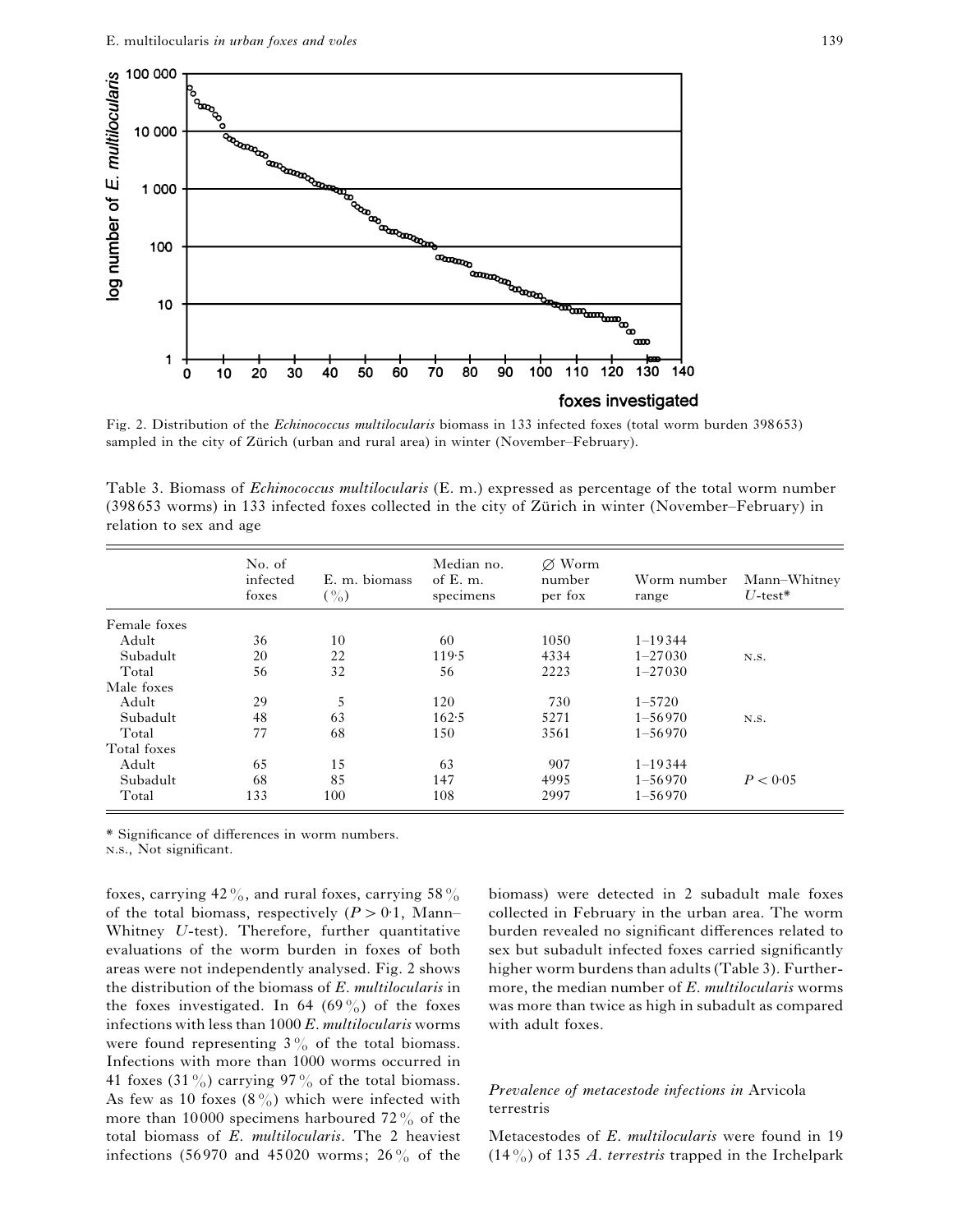in the city of Zürich (Fig. 1). The prevalence was  $20\%$  in 60 animals examined in 1997 and 9% in 75 animals examined in 1998. Protoscoleces occurred in 2 *A*. *terrestris* from 1997 only. In 27 animals (20%) an infection with the metacestodes of *T*. *taeniaeformis* (*Strobilocercus fasciolaris*) was found. Metacestodes of *T*. *crassiceps* were detected on 2 occasions in subcutaneous cysts and once in the pleural cavity.

#### **DISCUSSION**

The *E*. *multilocularis* prevalence of  $67\%$  in foxes from recreational areas in the city of Zürich is comparable to the prevalences found in a previous study from adjacent areas (Ewald *et al*. 1992). Also, a high percentage of the urban dwelling foxes in the city of Zürich was infected with *E*. *multilocularis* (prevalence 47%). This decline in the *E*. *multilocularis* prevalences from the recreational to the urban area is significant and may be caused by a lower predation on rodents by urban foxes. Indeed, stomach content analyses of 229 foxes investigated in this study revealed a lower number of rodent items in the stomachs of urban foxes as compared with those from rural areas (Gloor, unpublished data).

The prevalences of *Taenia* species, however, which also are dependent on rodents as intermediate hosts did not differ significantly between these 2 fox populations most probably reflecting the higher biotic potential of Taeniid-species as compared with *Echinococcus*.

Schelling *et al*. (1991) found significantly higher prevalences of *E*. *multilocularis* in foxes (age not determined) collected in winter as compared with those collected in summer. This overall difference could also be observed in our study in urban foxes but closer examination revealed that only young urban male foxes contributed to this fact. This might be explained by the findings of Tackmann *et al*. (1998) that young foxes' diet contained lower proportions of rodents in June and July when they become less dependent on adults.

The influence of the foxes' age on the prevalence of *E*. *multilocularis*, however, is not yet fully understood. Juvenile foxes were found to be significantly more frequently infected than adults (Ewald, 1993; Vos & Schneider, 1994), whereas in other studies no significant age-dependent differences were detected (for references see Tackmann *et al*. 1998). Interestingly, young foxes were significantly more frequently infected with *E*. *multilocularis* than adults under high-endemic conditions, whereas under lowendemic conditions prevalences tended to be higher in adult foxes (Tackmann *et al*. 1998).

However, in our study which was conducted in a high-endemic area, the prevalence rates of subadult and adult foxes collected in winter did not differ significantly as determined with the highly sensitive intestinal sedimentation and counting technique which even allows detection of infections with very low worm numbers. On the other hand, subadult foxes carried significantly higher worm burdens than adult foxes. This might be an indication for the acquisition of a partial immunity after repeated infections as had been shown in dogs experimentally infected with *E*. *granulosus* (Gemmell, Lawson & Roberts, 1986).

The high variation in the worm burdens of the individual foxes indicates that the parameter 'prevalence' might not be the most adequate one to characterize the epidemiological situation of *E*. *multilocularis*. A few highly infected foxes carrying thousands of fertile worms can be responsible for most of the egg contamination in a distinct area. A similar distribution of parasites has been observed in dingoes infected with *E*. *granulosus* in south-eastern Australia (Jenkins & Morris, 1991). Furthermore, subadult male foxes which carried the major part of the *E*. *multilocularis* biomass in our study could have a special role for spreading the parasite in the environment because they usually migrate further away than the age-matched females (Storm *et al*. 1976). The spectrum of the rodent fauna in the study area is not yet investigated. When analysing the stomachs of the foxes, the water vole *Arvicola terrestris* was the most frequently found potential intermediate host besides other species that also were present (*Microtus arvalis*, *Clethrionomys glareolus* and *Mus domesticus*; Gloor, unpublished data). According to many authors (reviewed by Weber & Aubrey, 1993) predation of foxes on *A*. *terrestris* occurs, but is generally considered to be light. However, Weber & Aubrey (1993) found that *A*. *terrestris*, when highly abundant, was the most frequent prey of foxes in a rural area of western Switzerland. Furthermore, in an endemic alveolar echinococcosis area in France, *A*. *terrestris* was the most abundant and the only infected rodent species (Laforge *et al*. 1992).

Low prevalences below  $1\%$  were found in geographically extensive studies (Eckert *et al*. 2000*a*) but *E*. *multilocularis* infections are not randomly distributed in *A*. *terrestris* populations in endemic areas. High-endemic foci were described with prevalences in *A*. *terrestris* of up to 39% (Pétavy & Deblock, 1983; Gottstein *et al*. 1996). Furthermore, seasonal differences were observed in France where the highest prevalence of  $17.6\%$  was found in January (74 *A*. *terrestris* examined), while no infections were detected in October (167 animals examined) (Pétavy & Deblock, 1983). Contrary to the previously mentioned study we found high prevalences in late summer and autumn when the vole density was high with prevalence rates being highest in October 1997 (one third of the 30 animals examined infected). Therefore, we suspect that prevalences could be higher in the park investigated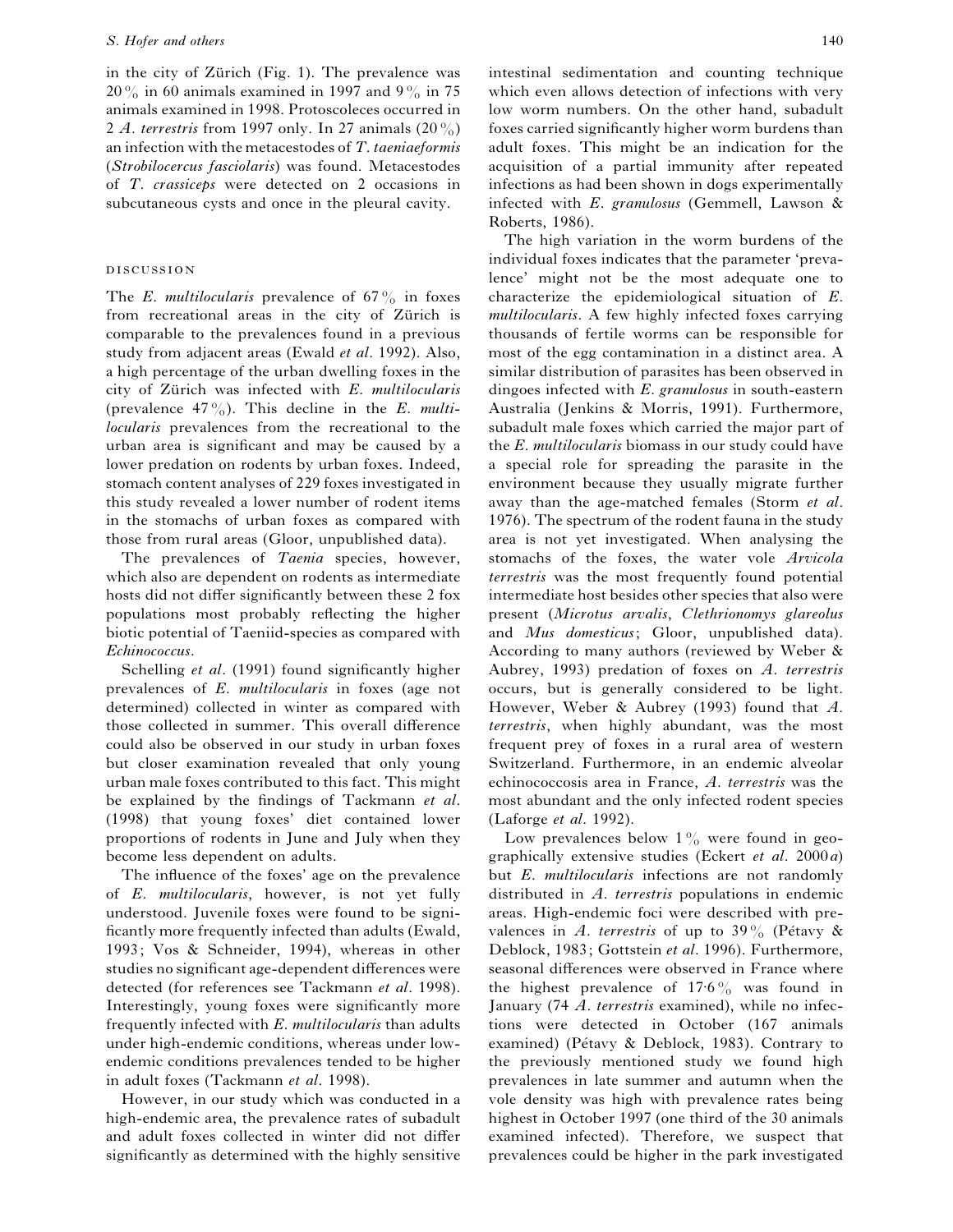at an earlier time of the year with more animals harbouring metacestodes that contain protoscoleces.

The discovery of *E*. *multilocularis* infections in urban foxes and in *A*. *terrestris* originating from a high-endemic focus in a public park provides evidence for the existence of a parasite cycle within the urban area. Furthermore, a synanthropic cycle including rodent-catching domestic carnivores, as described in a village in France (Pétavy, Deblock  $\&$ Walbaum, 1991), seems to be possible in the area investigated. We detected urban *A*. *terrestris* that were infected with metacestodes of *T*. *taeniaeformis*, a cestode that is common in domestic cats, but was not found in our study in foxes. This indicates that an infection cycle between domestic cats and wild rodents indeed does exist. Although experimental studies with cats had shown that development of *E*. *multilocularis* was retarded and lower worm burdens were found as compared to dogs which are highly susceptible (Thompson & Eckert, 1983), cat ownership was identified as a risk factor for alveolar echinococcosis (AE) in a retrospective case-control study of patients in Austria (Kreidl *et al*. 1998). Low prevalences of *E*. *multilocularis* of  $0.3\%$  and  $0.4\%$ , respectively, were found in Switzerland (Deplazes *et al*. 1999) when investigating 660 randomly selected dogs and 263 cats, but higher prevalences of up to  $12\%$  have been reported in farm dogs with free access to rodents (Gottstein *et al*. 1997). Considering the high number of domestic dogs and cats in Central Europe the urbanization of the *E*. *multilocularis* cycle could increase the infection risk for domestic carnivores and consequently also for humans.

*E*. *multilocularis*-infected foxes in urban areas pose novel epidemiological and infectiological questions. Recreational areas (e.g. public parks and outdoor swimming pool areas) within or adjacent to the city are frequently and intensively used by city-dwellers. However, it is not proven that an increased infection pressure results in a higher number of AE cases in humans. At present we have no evidence of an increase in the incidence of human AE in the study area. A major difficulty to unravel such epidemiological relations is the long incubation period (5–15 years) of AE in the human host (Amman & Eckert, 1995).

The authors thank all collaborators involved in the Integrated Fox Project (IFP, an interdisciplinary study on the dynamics of the fox population in Switzerland), especially Fabio Bontadina, Urs Breitenmoser, Johannes Eckert, Therese Hotz and Christian Stauffer for their conceptual help or skilled technical assistance. We also thank the game wardens Hermann Aerne, Stefan Dräver and Bruno Zweifel for collecting the foxes and Matthias Ulrich (Swiss Rabies Centre, Bern) for expert age determination of the foxes. This work was supported by the Swiss National Science Foundation (grant no. 31- 47031.96). This work represents the dissertation of Sonja Hofer, veterinarian.

#### **REFERENCES**

- AMMAN, R. & ECKERT, J. (1995). Clinical diagnosis and treatment of echinococcosis in humans. In *Echinococcus and Hydatid Disease* (ed. Thompson, R. C. A. & Lymbery, A. J.), pp. 411–463. CAB International, Wallingford.
- BREITENMOSER, U., KAPHEGYI, T., KAPPELER, A. & ZANONI, . (1995). Significance of young foxes for the persistence of rabies in Northwestern Switzerland. In *Proceedings of the 3rd Congress of the European Society of Veterinary Virology : Immunbiology of Viral Infections, 1995* (ed. Schwyzer, M., Ackermann, M., Bertoni, G., Kocherhans, R., McCullough, K., Wittek, R. & Zanoni, R.), pp. 391–396
- BRETAGNE, S., GUILLOU, J. P., MORAND, M. & HOUIN, R. (1993). Detection of *Echinococcus multilocularis* DNA in fox faeces using DNA amplification. *Parasitology* **106**, 193–199.
- CHAUTAN, M., PONTIER, D. & ARTOIS, M. (1999). Role of rabies in recent demographic changes in red fox (*Vulpes vulpes*) populations in Europe. *Mammalia* (in the Press)
- DEPLAZES, P. & ECKERT, J. (1996). Diagnosis of the *Echinococcus multilocularis* infection in final hosts. *Applied Parasitology* **37**, 245–252.
- DEPLAZES, P. & GOTTSTEIN, B. (1991). A monoclonal antibody against *E*. *multilocularis* Em2-antigen. *Parasitology* **103**, 41–49.
- DEPLAZES, P., ALTHER, P., TANNER, I., THOMPSON, R. C. A. , . (1999). *Echinococcus multilocularis* coproantigen detection by enzyme-linked immunosorbent assay in fox, dog and cat populations. *Journal of Parasitology* **85**, 115–121.
- ECKERT, J. & DEPLAZES, P. (1999). Alveolar echinococcosis in humans: the current situation in central Europe and need for countermeasures. *Parasitology Today* **15**, 315–319.
- ECKERT, J., RAUSCH, R. L., GEMMELL, M. A., GIRAUDOUX, P., KAMIYA, M., LIU, F. J., SCHANTZ, P. M. & ROMIG, T. (2000*a*). Epidemiology of *Echinococcus multilocularis*, *Echinococcus vogeli*, and *Echinococcus oligarthrus*. In *WHO Manual on Echinococcosis in Humans and Animals* (in the Press)
- ECKERT, J., DEPLAZES, P., CRAIG, P. S., GEMMELL, M. A., GOTTSTEIN, B., HEATH, D., JENKINS, D. & KAMIYA, M. (2000*b*). Echinococcosis in animals: Clinical aspects, diagnosis and treatment. In *WHO Manual on Echinococcosis in Humans and Animals* (in the Press)
- EWALD, D. (1993). Prävalenz von *Echinococcus*  $multilocularis$  bei Rotfüchsen (*Vulpes vulpes* L.) in der Nord-, Ost- und Südschweiz sowie im Fürstentum Liechtenstein. Ph.D. thesis, University of Zürich
- EWALD, D., ECKERT, J., GOTTSTEIN, B., STRAUB, M. & NIGG, . (1992). Parasitological and serological studies of *Echinococcus multilocularis* Leuckart, 1863 in red foxes (*Vulpes vulpes* Linnaeus, 1758) in Switzerland. *Revue Scientifique et Technique* **11**, 1057–1061.
- GEMMELL, M. A., LAWSON, J. R. & ROBERTS, M. G. (1986). Population dynamics in echinococcosis and cysticercosis, biological parameters of *Echinococcus granulosus* in dogs and sheep. *Parasitology* **92**, 599–620.

GOTTSTEIN, B., SAUCY, F., WYSS, C., SIEGENTHALER, M.,